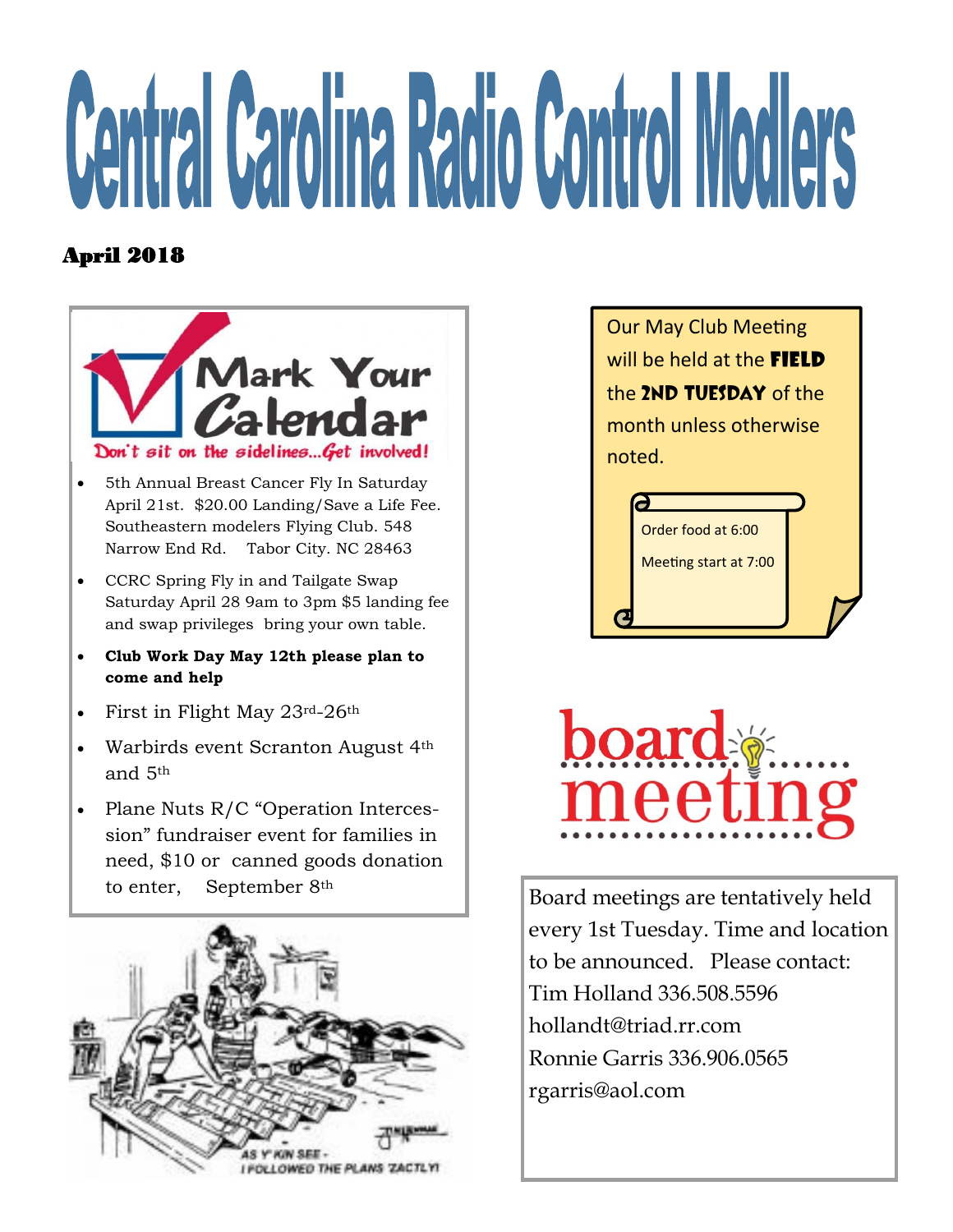

**This column is dedicated to photos of CCRC member's activities at the Flying field. Please snap a photo of whatever you're doing at the field and email it to suebean70@gmail.com Include a brief note about it and I will put it into the newsletter. Come on, folks, get those cell phones out of your pockets and snap some photos!** 



Classified Ads If you have modeling items you want to sell, buy, swap, or donate, this is the place to post them. Please email your ad with a photo or two and pertinent details to Al Clark at narcapub@gmail.com and I will get them into the newsletter.



**Last one out Please...** 

Lock the gate make sure the lock is a link

Check kitchen door, lights and coffee machine

Chairs Stack, return to kitchen area Thank You!



Lost and Found If you have lost or found an item at the field that you do not know who it belongs to please let us know so we can post the description. Most items found at the field are placed on the counter in the clubhouse.